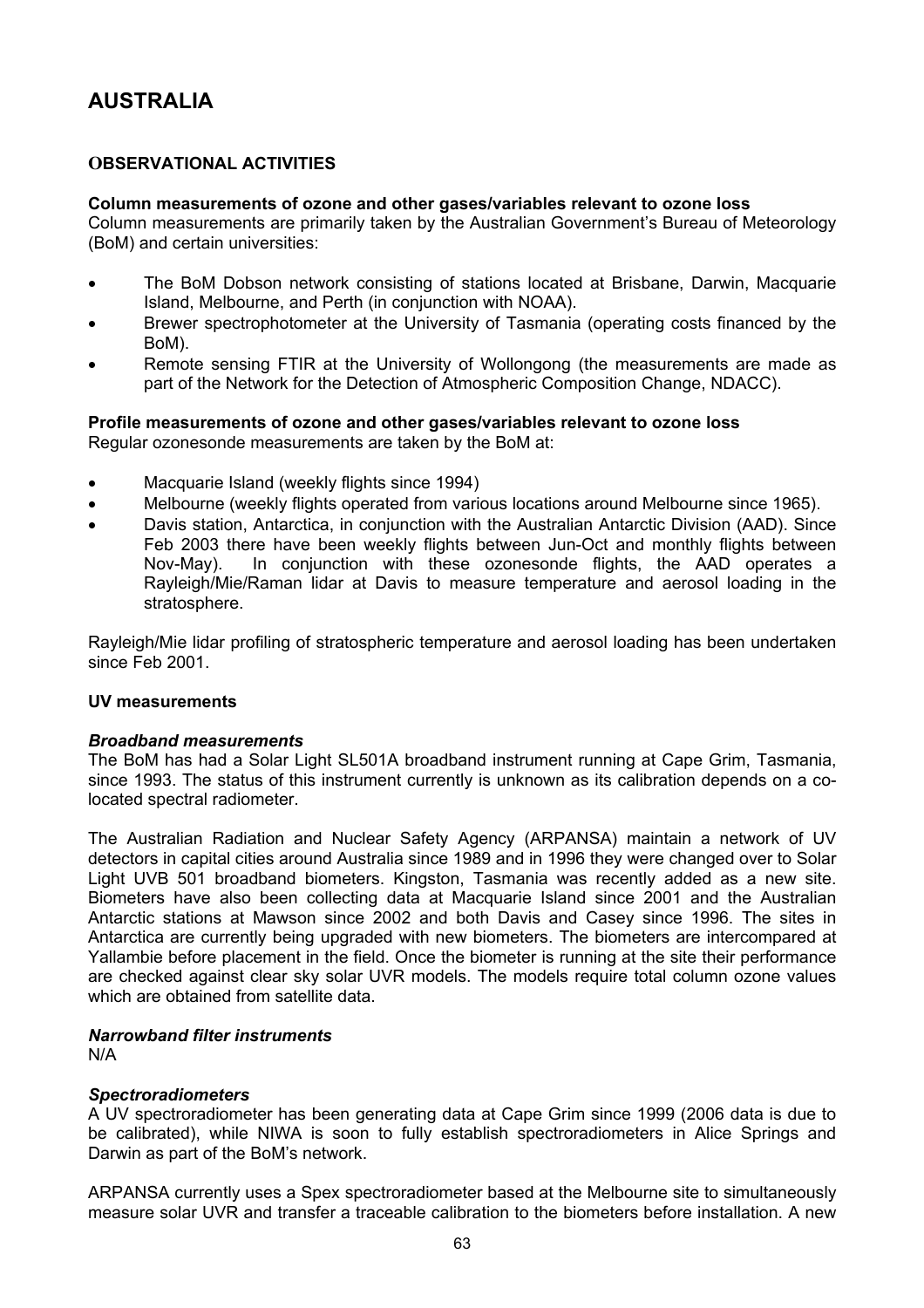Bentham spectroradiometer is currently being tested and will be installed at the Melbourne site to provide continuous spectral scans.

### **Calibration activities**

The BoM holds the RA V Dobson standard and operates the Regional Dobson Calibration Centre (RDCC) for Australia. The regional standard Dobson is inter-compared regularly with the world standard Dobson. ARPANSA meets the WMO's instrument specifications and characterization as a health advisory agency that provides the daily UV levels.

# **RESULTS FROM OBSERVATIONS AND ANALYSIS**

Ground-based total ozone data and satellite data sets have being used by the BoM to estimate the total ozone variations for several Australian cities over the period 1958 to 2004. The data sets have been de-seasonalized and the differences with the pre-ozone hole period 1970-1980 established. All data sets show changes in the rate of the total ozone decline during the 1980s while the ozone decline during the 1990s was fairly constant.

The UV Index distributions within the period 1958-2004 have being calculated using the groundbased total ozone as input to the "single column model version" of the Australian Ozone and UV Forecasting System. The UV Index has been compared with the occurrence of non-melanoma skin cancer rate over Australia (the first results were presented by Lemus-Deschamps et al., at AMOS and AGU Conferences in 2007).

Monthly, seasonal and annual UV Index and UV dose are due to be calculated (1958-2008) for the Southern Hemisphere. The deviation from the 1970-1980 average will be recalculated for this data set and will complement the Australian UV Index and Ozone climatology (Lemus-Deschamps et al., 2004)

Analyses of ozonesonde data from Davis station (Antarctica) are used the following areas;

- Investigation of polar ozone loss processes and ozone variability through project 737 of the Australian Antarctic program (e.g. Klekociuk and Tully, 2007; Innis and Klekociuk, 2006; see also [http://cs](http://cs-db.aad.gov.au/proms/public/projects/report_project_public.cfm?season=0708&project_no=737)[db.aad.gov.au/proms/public/projects/report\\_project\\_public.cfm?season=0708&project\\_no=](http://cs-db.aad.gov.au/proms/public/projects/report_project_public.cfm?season=0708&project_no=737) [737](http://cs-db.aad.gov.au/proms/public/projects/report_project_public.cfm?season=0708&project_no=737))
- Near real-time analyses of ozone in the Southern Hemisphere winter (WMO Antarctic Ozone Bulletins; see <http://www.wmo.ch/pages/prog/arep/gaw/ozone/index.html>)
- Satellite and instrument validation (e.g. Dupuy et al., 2008).

Existing UVR measurements have had difficulties in detecting any increase in UVR due to the natural variability in solar UVR at the earths surface (Peter Gies et al., 2004).

# **THEORY, MODELLING, AND OTHER RESEARCH**

The BoM UV forecast is based on satellite radiance and total ozone analysis. The analysed ozone field is mapped to potential vorticity and advected using the BoM weather forecast model fields. The resulting total ozone fields and meteorological fields are then used in a two stream delta-Eddington radiation code to generate global and Australian UV fields (Lemus-Deschamps et al., 2007, 2006, 2004, 1999).

The UV and ozone forecast system: [http://www.bom.gov.au/weather/uv/,](http://www.bom.gov.au/weather/uv/) is under continuous development (upgrades to the system are described by Lemus-Deschamps et al., 2008 at: <http://www.bom.gov.au/bmrc/mdev/expt/uvindex/uvi.shtml>)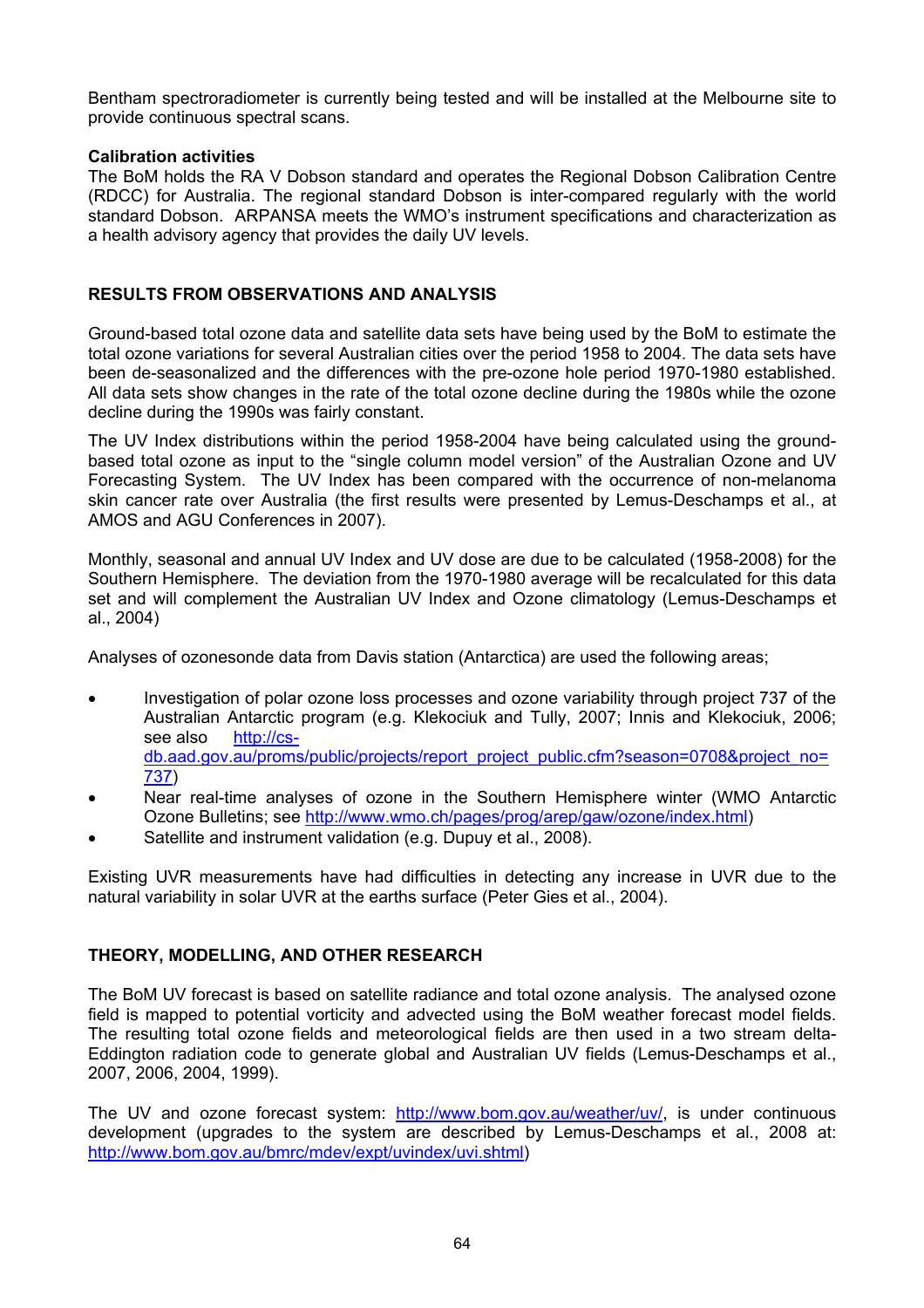Satellite measurements are being used to investigate the long-term behaviour of longitudinal asymmetries in the Southern Hemisphere 'ozone collar' and ozone near the tropopause (e.g. Grytsai et al., 2007).

### **DISSEMINATION OF RESULTS**

### **Data reporting**

The BoM Ozone and UV Forecast System has been part of the "Scientific Assessment of ozone Depletion" reports for 2006 and 2002.

- Chapter 7, 7.3.4 Short Term UV Forecasting 2006.
- Chapter 5. 5.2.2 Daily Forecasting of Ozone and UV.2002

The UV data from Cape Grim are included in the BoM's UV database.

Measurements of column amounts from the FTIR system at Wollongong are reported via the NDACC database (see <http://www.ndsc.ncep.noaa.gov/data/>). Ozonesonde and Dobson data from all stations are archived at the WOUDC.

#### **Information to the public**

The UV forecast is issued daily by the Bureau of Meteorology. The UV forecast is important because approximately 380,000 Australians still get skin cancer every year. The UV forecast is released to the public by the Bureau of Meteorology regional office in each state and it is provided to the media as part of the weather report (Deschamps et al., 2006). It is also available at <http://www.bom.gov.au/weather/uv/>, and it is extensively used in Australia's SunSmart promotional and educational campaigns. Ozone analyses and forecasts are used by a number of groups to issue statements on the development of the ozone hole each year.

ARPANSA provide measured real-time UV levels which are updated every minute. A plot of the UV levels for Australian sites is available on the ARPANSA web site at <http://www.arpansa.gov.au/uvindex/realtime/index.cfm>.

Historical UV index data since 2004 is also available on the ARPANSA web site at http://www.arpansa.gov.au/uvindex/monthly/ausmonthlyindex.htm

#### **Relevant scientific papers**

*Deschamps L., P. Gies, L. Rikus, R. Dare and K. Strong, 2006: UV Index for Sun Safety. BMRC Res.Lett. No4, 34-35.* 

*E. Dupuy, K. A. Walker, J. Kar, et. Al, 2008. Validation of ozone measurements from the Atmospheric Chemistry Experiment (ACE). Atmos. Chem. Phys. Discuss., 8, 2513-2656, 2008* 

- *[Grytsai, A.V.,](http://its-db.aad.gov.au/proms/pubn/pubsearch_results.asp?pub_author_list=Grytsai+A.V.&limit=100) [Evtushevsky, O.M.,](http://its-db.aad.gov.au/proms/pubn/pubsearch_results.asp?pub_author_list=Evtushevsky+O.M.&limit=100) [Agapitov, O.V.](http://its-db.aad.gov.au/proms/pubn/pubsearch_results.asp?pub_author_list=Agapitov+O.V.&limit=100), [Klekociuk, A.R.,](http://its-db.aad.gov.au/proms/pubn/pubsearch_results.asp?pub_author_list=Klekociuk+A.R.&limit=100) [Milinevsky, G.P.](http://its-db.aad.gov.au/proms/pubn/pubsearch_results.asp?pub_author_list=Milinevsky+G.P.&limit=100) 2007. Structure and longterm change in the zonal asymmetry in Antarctic total ozone during spring. Annales Geophysicae 25. 361-374.*
- *[Innis, J.L.](http://its-db.aad.gov.au/proms/pubn/pubsearch_results.asp?pub_author_list=Innis+J.L.&limit=100), [Klekociuk, A.R.,](http://its-db.aad.gov.au/proms/pubn/pubsearch_results.asp?pub_author_list=Klekociuk+A.R.&limit=100) 2006. Planetary wave and gravity wave influence on the occurrence of polar stratospheric clouds over Davis Station, Antarctica, seen in lidar and radiosonde observations. Journal of Geophysical Research. 111. D22102, doi:10.1029/.*
- *[Klekociuk, A.R.,](http://its-db.aad.gov.au/proms/pubn/pubsearch_results.asp?pub_author_list=Klekociuk+A.R.&limit=100) [,](http://its-db.aad.gov.au/proms/pubn/pubsearch_results.asp?pub_author_list=Tully+M.B.&limit=100) 2007. Seasonal variation of ozone above Macquarie Island and Davis BMRC Research Letters 6. 12-16.*
- *Lemus-Deschamps L., 2007: The Ozone and UV Forecasting System, Presented at the AMOS Conference, Adelaide, Australia, February 2007.*
- *Lemus-Deschamps L., J. Easson and P. Shinkfield, 2007: Changes in Ozone and UV Index of Australian Cities (1958-2004). Presented at the AGU Conference, Acapulco Mexico, May 2007.*
- *Lemus-Deschamps L., B. Tacal, L.Huntington, J. Easson and P. Shinkfield, 2007: Ozone and UV Index over Australia (1958-2004). Presented at the AMOS Conference, Adelaide, Australia, February 2007.*
- *Lemus-Deschamps, L., P. Gies, L. Rikus, K. Strong and H. Dixon, 2006: UV Index: Forecasts and Media Weather Reports. UV Radiation and its Effects, Report of the NIWA Workshop, Dunedin, New Zealand, April 2006. RSNZ, Miscellaneous series 68,25-26.*
- *Lemus-Deschamps L., L.Rikus, S.Grainger, P.Gies, J.Sisson and Z.Li, 2004: UV index and daily total UV dose distributions for Australia (1997-2001). Aust.Met.Mag. 53,239-250.*